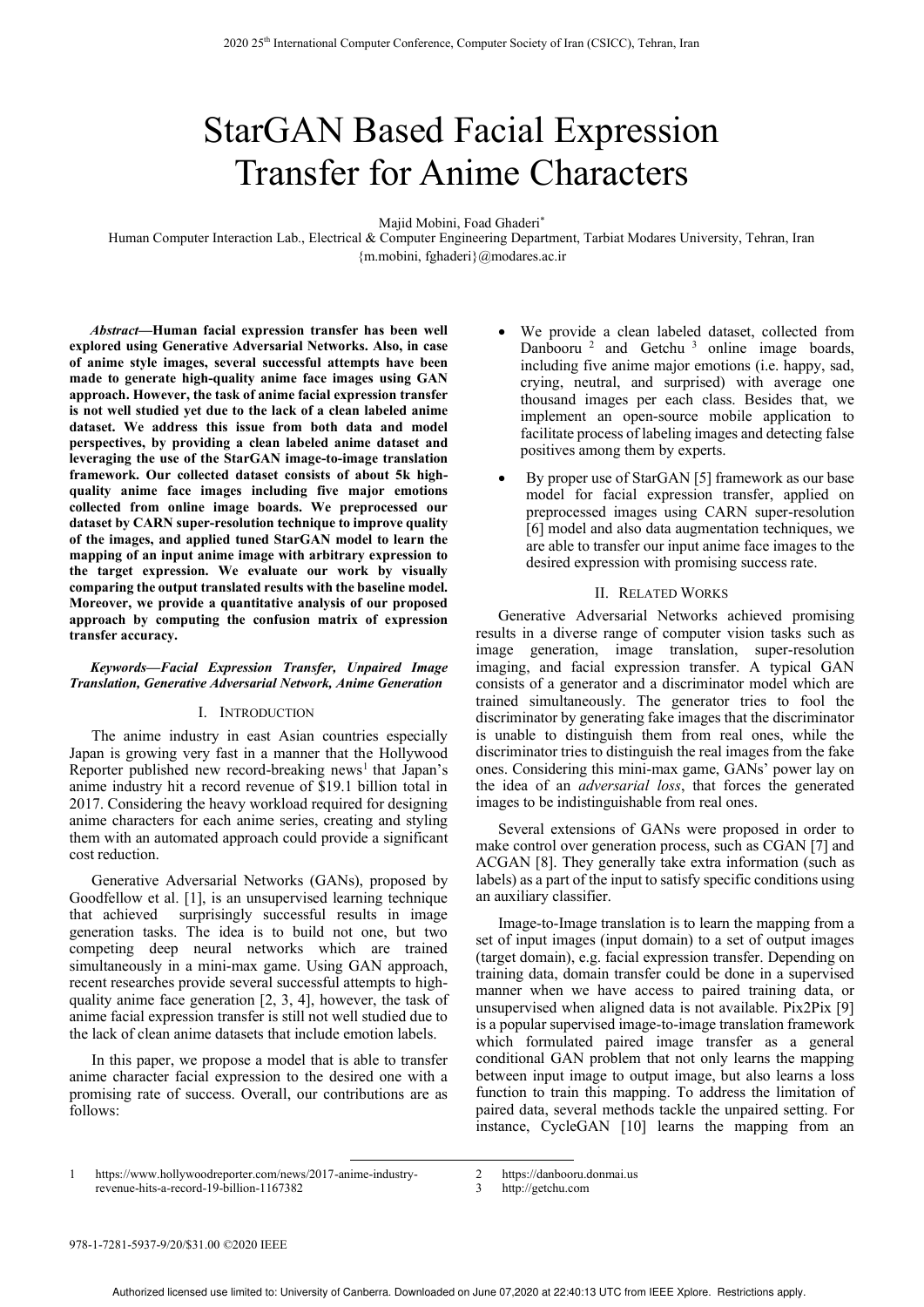unpaired input domain to the output domain by combining adversarial loss with *cycle consistency loss*. The key idea is that generator network tries to reconstruct the original image from the fake one and compute the L1 norm as a cyclic loss. While both Pix2Pix and CycleGAN are only capable of learning the relations between two different domains at a time, StarGAN proposed a framework for multi-domain unpaired image-to-image translation, that learns the mappings between all available domains using only one generator. The idea is to learn to flexibly translate the input image into the corresponding domain, instead of learning a fixed translation.

 Anime Face Generation using GAN approach was first explored by Mattya [11] and Rezoolab [12] following introduction of DCGAN [13]. By disentangling anime content and style, Xiang S and Li H [3] were able to generate anime portraits with a fixed content and a large variety of styles from different artists. PSGAN [4] generated full-body highresolution anime character images by progressively increasing the resolution of both generated images and structural conditions during training. Jin Y et al. [2] proposed a conditional anime face generation framework based on DRAGAN [19] that was able to generate high quality anime faces. They provided a dataset for anime face data by crawling Getchu website, extracted 34 labels automatically using illustration2Vec [14], and postprocess result by SRGAN [15] for super-resolution imaging. However their labels covered only basic visual features like hair and eye colors, hat, glasses and etc. and were not rich enough for facial expression synthesis.

 Unlike the above frameworks, we focused on collecting a clean dataset including facial expression of anime images. We used StarGAN framework as our baseline model for facial attribute transfer and CARN super-resolution framework as our preprocessing step for noise reduction.

#### III. PROPOSED METHOD

Before we describe our model for attribute transfer, we explain how we collect and label our anime face dataset. Then we demonstrate architecture and techniques used to make training more stable.

#### *A. Data Preparation*

Having a clean and balanced dataset is a key factor in successful training of GAN based models. There were several attempts for collecting high-quality anime face datasets scrapped from anime imageboards such as Danbooru (a free image hosting web service that users can upload anime pictures along with their tags). However, these datasets suffer from inter-image variance and noise [2]. To tackle this problem, Jin Y et al. [2] crawled standard images of anime games' characters provided by Getchu website. Images crawled from Getchu are more clean with higher quality but the tag data is not available for them. To overcome this issue, they used Illustration2Vec model to estimate the tags of the images automatically, however, output tags are not optimized for facial expression applications and is more related to visual features such as eye and hair color.

 As mentioned above, none of existing anime face datasets have proper labels for facial expression. So at first step, we decided to create a well-suited anime face dataset for this purpose. We started to collect data by targeting Danbooru imageboard as images are already tagged there by the users. We've selected 'happy', 'sad', 'crying', and 'surprised' as our basic emotions based on popularity of published posts for each

tag. Our dataset preparation approach is relatively similar to the method explained in [2]:

- 1. First we collected all images with mentioned tags from Danbooru website using the crawler tool gallery-dl<sup>4</sup>. We exclude 'manga' keyword from search result to limit our dataset to RGB images.
- 2. To detect faces, we used 'lbpcascade animeface' [16] pretrained cartoon face detector. We discard detected faces with confidence score less than 80%. As all faces in a picture are not necessarily corresponding to the image tags, we apply a heuristic and discard images that are detected to have more than 6 faces.
- 3. Using the result of the face detector, we know the location of eyes, mouth and nose. So we rotate the images such that the center of the eyes lie on the same horizontal line. We use length of eyes distance multiplied by 1.35 for selecting bounding box square around the face.
- 4. In the final step, we manually removed false positives because of errors in face detector or irrelevant tag for the cropped part (as we could have multiple faces in each image, the assigned tag may be valid only for some of them).

 For facilitating time consuming process of removing false positives and make it possible to change the wrong tag (expression) to the correct one we implemented a mobile application, as shown in Figure 1. This dataset preparation software consists of a web service providing an API for specifying final label per each image or mark them as false positives, along with a mobile application frontend for ease of use and simplicity of working with the API by experts.

 Also, we faced lack of data for some emotions like 'neutral' which there's no such tagged images in Danbooru website or 'sad' which number of tagged images are less than expected. So, we used same data preparation process for Getchu website to enrich our dataset, but considering the absence of tags for this image board, we tagged them manually using implemented mobile application labeling facilitator. Table I demonstrates summary of total number of extracted face images for each emotion after removing false positives.

<sup>4</sup> https://github.com/mikf/gallery-dl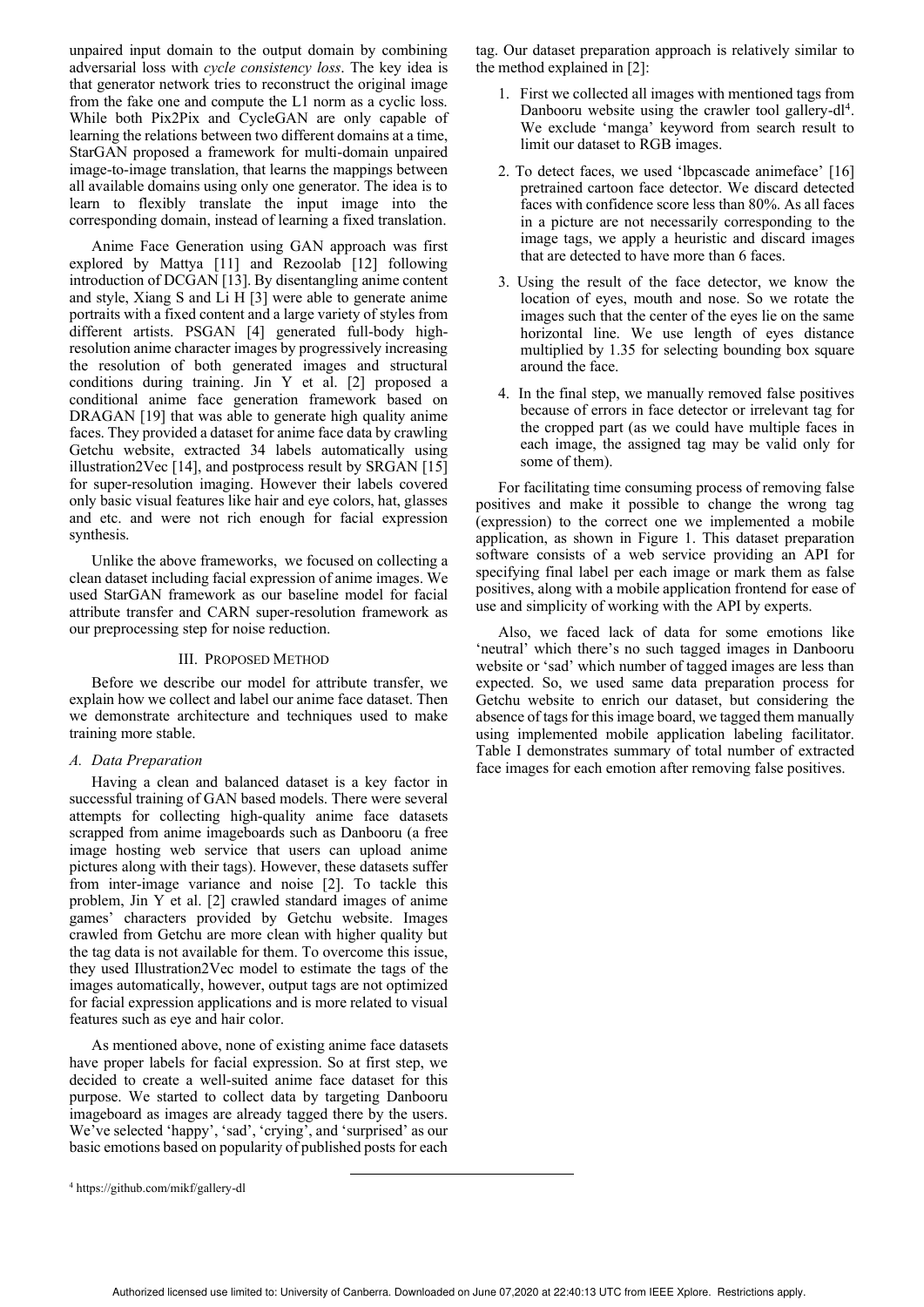

Fig. 1. Mobile application user interface implemented by us to facilitate removing false positives and correcting expression labels by experts.

TABLE I. DATA COLLECTION OUTCOME. THE MAIN SOURCES OF CRAWLING IMAGES FOR EACH EMOTION, KEYWORD USED FOR CRAWLING EACH EXPRESSION (SPECIFIC TO DANBOORU WEBSITE), AND THE TOTAL NUMBER OF EXTRACTED FACE IMAGES AFTER REMOVING FALSE POSITIVES.

| <b>Expression</b> | <b>Main Source</b> | Keyword         | <b>Total Number<sup>a</sup></b> |
|-------------------|--------------------|-----------------|---------------------------------|
| happy             | Danbooru           | happy-manga     | 2041                            |
| sad               | Danbooru           | sad-manga       | 620                             |
| crying            | Danbooru           | crying-manga    | 686                             |
| neutral           | Getchu             | neutral-manga   | 1396                            |
| surprised         | Getchu             | surprised-manga | 452                             |

a. Total number of extracted face images after removing false positives.

## *B. Data Preprocessing & Augmentation*

 Almost seventy percent of our collected data from Getchu website are small square images that have a width/height of between 92px up to 112px. So we used the CARN superresolution framework with 2x scale factor as a preprocessing step for increasing resolutions of images and also improving the quality of them by reducing noise. Finally, we scaled all of the images to 224 x 224 pixels. To compensate for the lack of data, we used a random flip followed by a random crop to extract a 192x192 face from each image. Using this data augmentation approach, we generate eight augmented images per each original sample.

# *C. Model*

 Recent studies for image-to-image translation are designed to learn mapping between only two different domains. As a result, when dealing with multi-domain image translation, you need to train these models multiple times for every pair of two different domains. StarGAN solved this issue by adding an auxiliary domain classifier to the discriminator network. As shown in Figure 2, instead of training multiple times in crossdomain models, StarGAN efficiently learns the mapping between different domains using single generator network. We choose StarGAN as our baseline model, not only because of significant cost reduction in training process, but also it could use global information of other expressions to learn mappings of two selected ones.

Fig. 2. Training process for cross-domain models comparing with the StarGAN model. [5]

 Adapted from CycleGAN, StarGAN has the generator network composed of two convolutional layer for downsampling, six residual blocks as bottleneck layers, and two transposed convolutional layers for up-sampling. In the discriminator network, it uses a PatchGAN [9, 10, 17] based architecture which classifies local patches independent of faces being real or fake, and also determines the actual expression class that they belong to using an auxiliary domain classifier.

 StarGAN objective functions to optimize discriminator and generator network are written in equations 1 and 2



respectively. In these equations, we can see three loss functions:

- Adversarial Loss (*Ladv*) is basic GAN loss function proposed by Goodfellow [1] and represents how much fake images are indistinguishable from the real ones. StarGAN extends this loss function to be conditioned not only on input image but also on the target domain label.
- Domain Classification Loss (*Lcls*) represents how much auxiliary domain classifier is successful in translating images to the target domain.
- Reconstruction Loss (*Lrec*) represents how much the generator network is successful in reconstructing input image from the translated one. This loss function applied to preserve content and identity of the input image while changing domain specific characteristics of them.

$$
L_{Discriminator} = -L_{adv} + \lambda_{cls} L_{cls}
$$
 (1)

$$
L_{Generator} = L_{adv} + \lambda_{cls} L_{cls} + \lambda_{rec} L_{rec}
$$
 (2)

 While training StarGAN on our custom dataset with its default parameters for RaFD [18] dataset, we observe that classification loss for both discriminator and generator networks converge to zero after some epochs and model is not able to recover it. To stabilize training and overcome this issue, we tried to use a bigger generator network by increasing number of bottleneck layers from six to nine and number of up/down sampling layers from two to three. Loss functions per iteration charts in Figure 3 show that our networks are much more stable after this change.

 Also we observe that generator network is only able to modify face images partially specially in mouth part. To make generator more flexible and strong to change different parts of the face, we increase generator network deceptive field and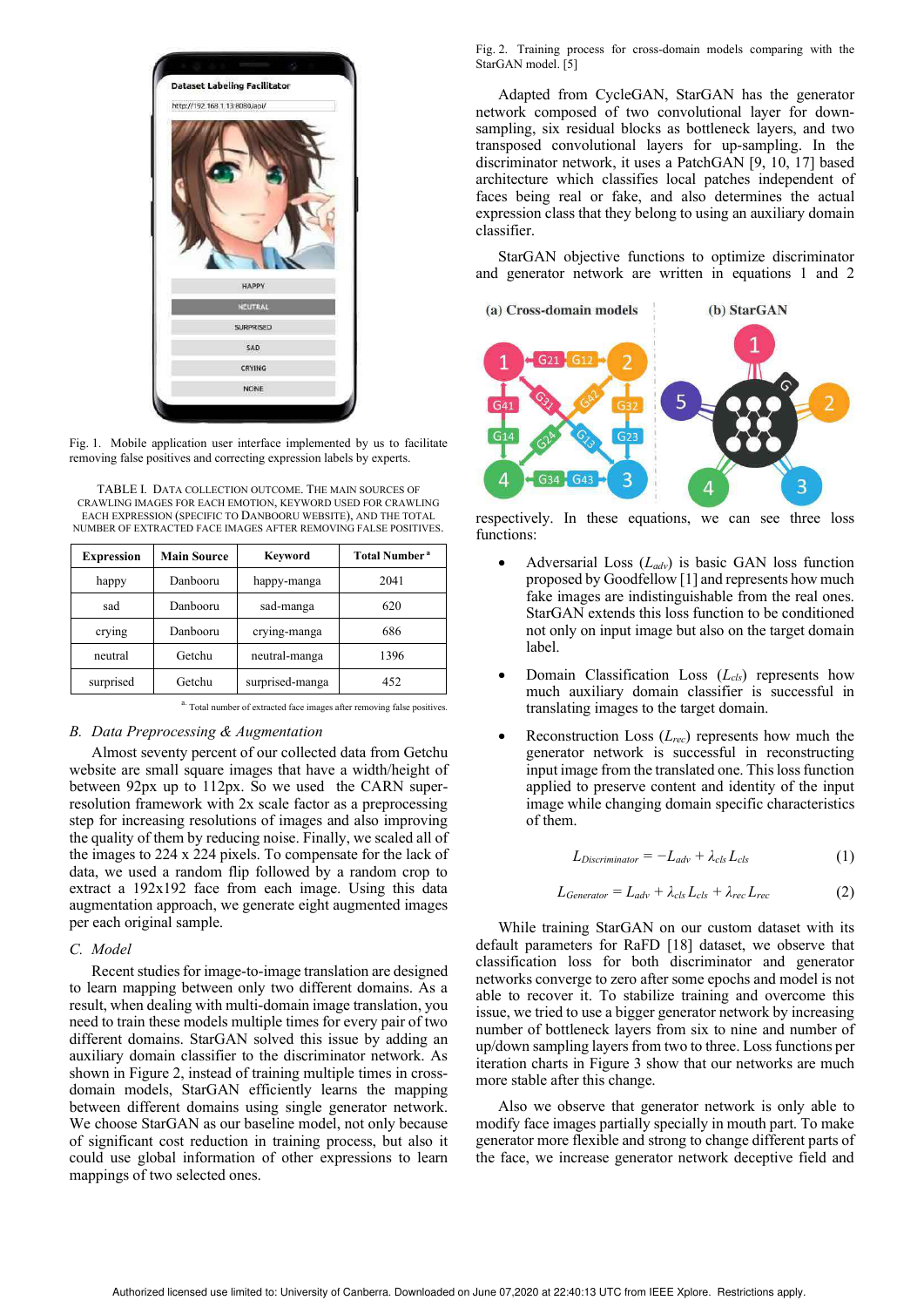also decrease reconstruction loss coefficient (*λrec*) from ten to five.

# *D. Evaluation*

We trained both baseline model and our proposed approach on our custom dataset for 250k iterations. Using a Nvidia 1080 TI GPU and the batch size equals to 16, it takes about one day and four hours to complete training process. For qualitive evaluation, we compare visual results of our proposed approach with the baseline model. As shown in Figure 4, we created higher quality outputs comparing with the baseline models. The higher quality can be for two reasons, first data augmentation (especially random face crop) helped a lot to increase the size of the dataset and handle spatial variance of face components locations and CARN-super resolution was useful to remove unwanted noise in training images and making training more stable. And the second reason is hyper parameter tuning done specially for the generator network to make it able to compete with the discriminator network which was described in detail in the last section. For quantitative analysis, we computed confusion matrix (Table II) of our expression transfer accuracy. We selected 100 random input images for test and asked three experts to manually specify labels of the translated output images in order to measure accuracy of domain transfer using majority vote.



TABLE II. EXPRESSION TRANSFER CONFUSION MATRIX. THIS CONFUSION MATRIX REPRESENTS ACCURACY OF DOMAIN TRANSFER FOR 100 SAMPLE IMAGES LABELED BY THREE EXPERTS MANUALLY. WE ADD 'OTHER' LABEL TO THE OUTPUT COLUMNS FOR IMAGES THAT THEIR LABELS ARE NOT CATEGORIZED TO ANY OF OUR FIVE EMOTIONS OR NOT HAVING MINIMUM QUALITY.



discriminator classification loss, adversarial loss and gradient loss per iteration. And the second row represents generator classification loss, adversarial loss of teration. and reconstruction loss per iteration.



happy  $\begin{array}{|c|c|c|c|c|c|c|c|c|} \hline \end{array}$  89  $\begin{array}{|c|c|c|c|c|c|} \hline 2 & 5 & 0 & 1 & 3 \ \hline \end{array}$ sad 1 74 10 8 0 7 neutral 3 9 78 1 4 5 crying 0 14 5 72 0 9 surprised 0 1 5 0 91 3

As shown in Table II, because of high correlation of face visual features between sad and crying expressions, and also